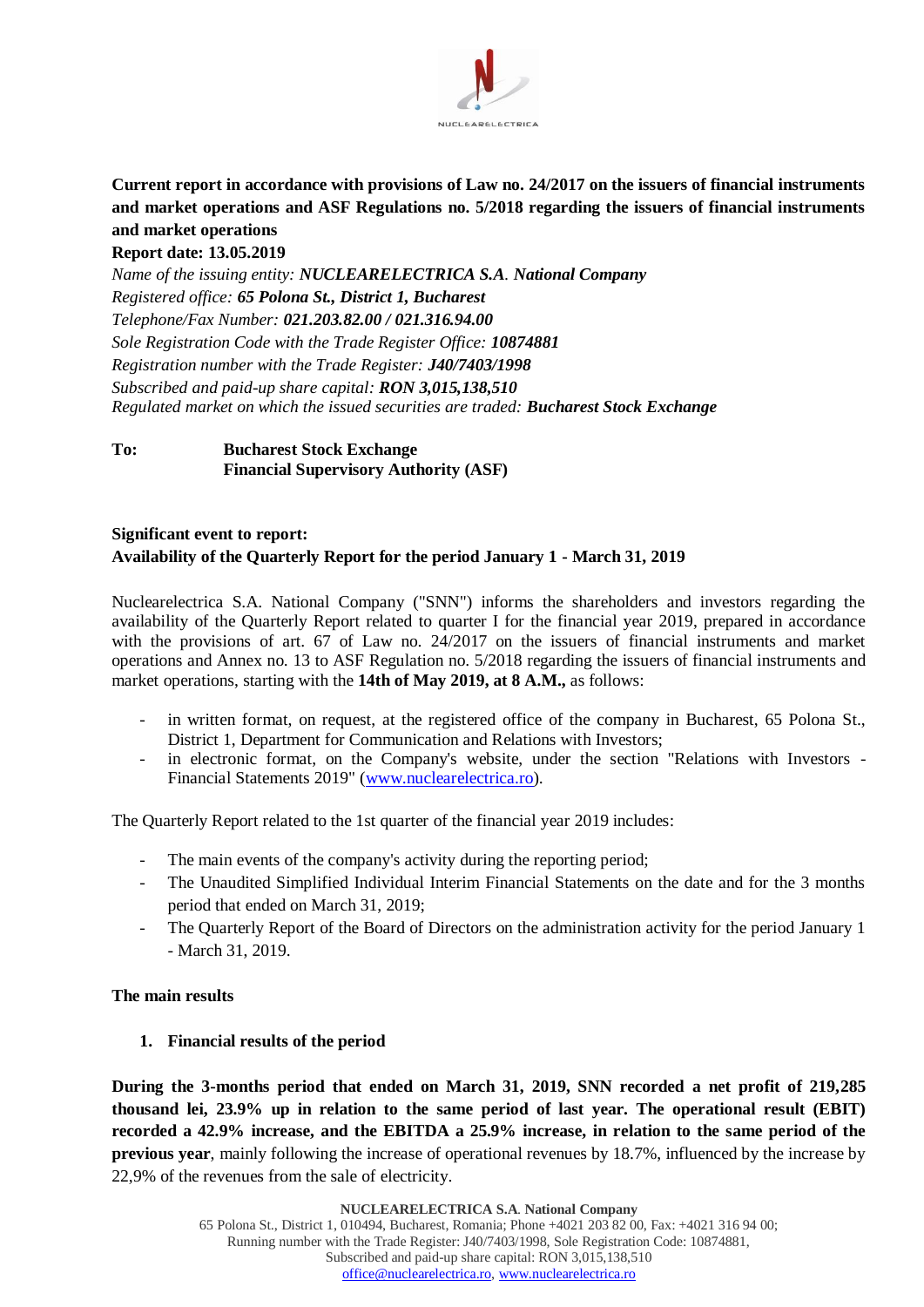| 3-months period                          |                       | 3-months period that |                  |
|------------------------------------------|-----------------------|----------------------|------------------|
| <b>Indicator</b>                         | that ended on         | ended on March       | <b>Variation</b> |
| [thousand RON]                           | <b>March 31, 2019</b> | 31, 2018             |                  |
|                                          | (unaudited)           | (audited, retreated) |                  |
| <b>Production (GWh)*</b>                 | 2,742                 | 2,714                | 1.0%             |
| Operating income, out of which:          | 678,007               | 571,008              | 18.7%            |
| Income from electricity sales**          | 665,436               | 541,245              | 22.9%            |
| Operating expenses, minus impairment and | (255, 394)            | (235, 273)           | 8.6%             |
| depreciation                             |                       |                      |                  |
| <b>EBITDA</b>                            | 422,613               | 335,735              | 25.9%            |
| Impairment and depreciation              | (136, 392)            | (135,503)            | 0.7%             |
| <b>EBIT</b>                              | 286,221               | 200,232              | 42.9%            |
| Net financial result                     | (17, 479)             | 19,939               | n/a              |
| Net corporate tax expense                | (49, 457)             | (43, 173)            | 14.6%            |
| Net profit                               | 219,285               | 176,998              | 23.9%            |

*\*Electricity produced and delivered by Cernavoda NPP in the National Energy System.*

*\*\*Including revenues from the sale of thermal energy, insignificant in the total revenues.*

*\*\*\*Excerpt from the Unaudited Simplified Individual Interim Financial Statements on the date and for the 3 months period that ended on March 31, 2019.*

**The Operational profit** (EBITDA) increased by 25.9% as compared to the same period of the previous year, mainly following the increase of operational revenues by 18.7%, influenced by the increase by 22.9% of the revenues from the sale of electricity.

**The Operating income** increased by 18.7%, influenced by the 23.5% increase in the weighted average price of the electricity sold in the first quarter of 2019 as compared to the weighted average price in the first quarter of 2018, given the sale of a total quantity of electricity over the period January 1 - March 31, 2019 similar to the total quantity sold over the period January 1 - March 31, 2018 (only 0.6% decrease).

As compared to the same period of the previous year, the quantity of electricity sold on the competition market of bilateral contracts increased by 9%, and benefited from an increase of the average sale price on this market by 18% (price without Tg), while the electricity quantity sold on the spot market (PZU) decreased by 44%, whereas an average sale price on this market lower by 58% (price without Tg) was registered.

Also, in the 3-months period that ended on March 31, 2019, the Company sold approximately 0.1% of the energy on the regulated market (the Company did not sell energy on the regulated market in the 3-months period that ended on March 31, 2018), at regulated price.

## **2. Electricity sales (quantities, prices and values) during the 1st quarter of 2019**

The gross electricity production of the two operational units of Cernavoda NPP was 2,978,865 MWh in the first quarter of 2019.

| Sales by types | <b>Quantities</b><br>in MWh | $\frac{0}{0}$<br>of total<br>sales | <b>Average price</b><br>[Ron/MWh]<br>with Tg<br>included] | <b>Revenues from</b><br>sales<br>[Ron] |
|----------------|-----------------------------|------------------------------------|-----------------------------------------------------------|----------------------------------------|
|----------------|-----------------------------|------------------------------------|-----------------------------------------------------------|----------------------------------------|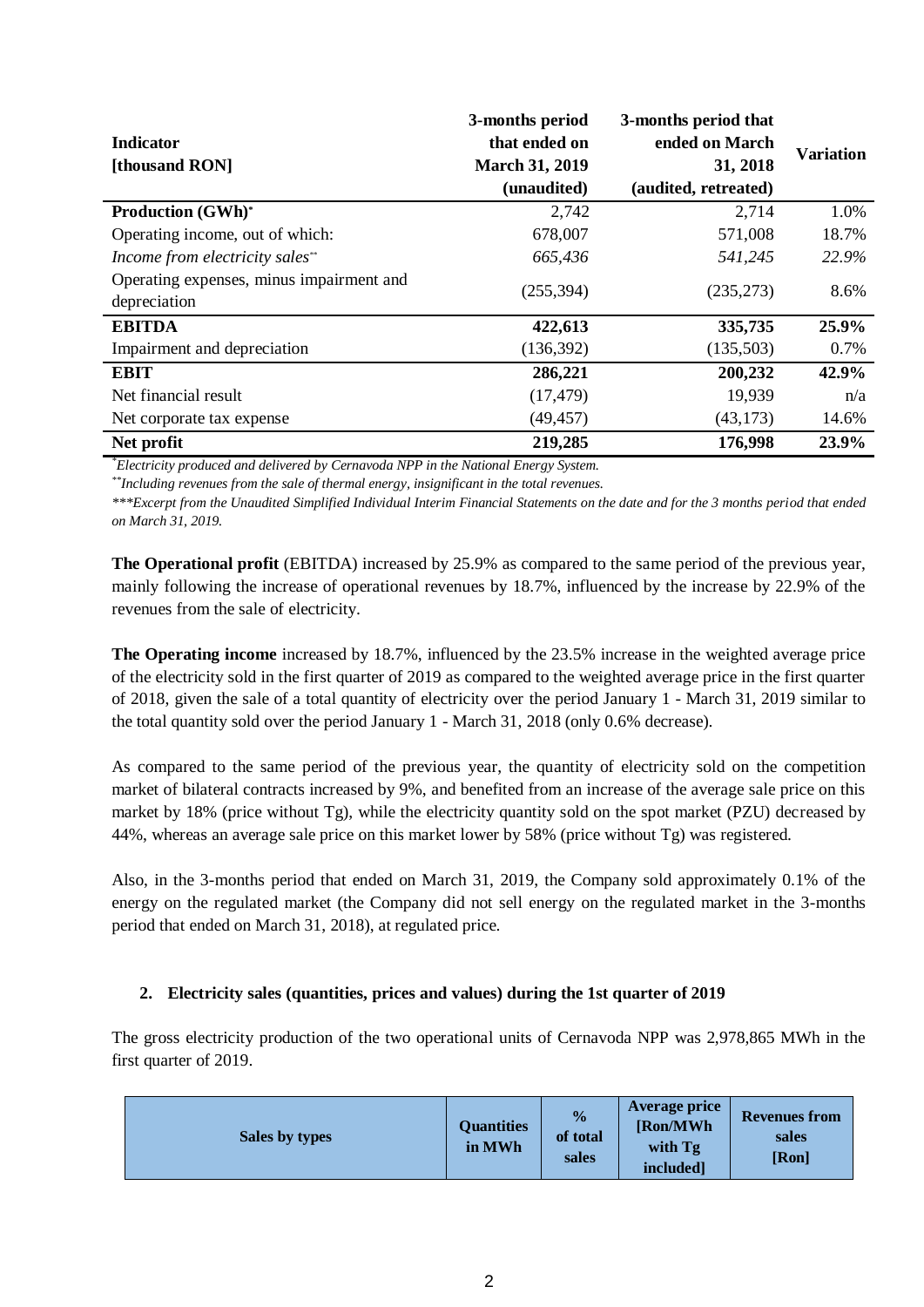| Sales on the regulated market                                                     | 3,100     | $0.1\%$     | 189.51 | 587,481     |
|-----------------------------------------------------------------------------------|-----------|-------------|--------|-------------|
| Sales on the free market (bilateral contracts and<br>PZU sales), out of which:    | 2,740,092 | 99.7%       | 242.29 | 663,907,130 |
| - Sales on PCCB - LE, PCCB - NC, PCSU, PC -<br>OTC contracts and supply contracts | 2,472,958 | 90.0%       | 241.11 | 596,253,284 |
| - PZU sales                                                                       | 267,134   | 9.7%        | 253.26 | 67,653,846  |
| PE positive imbalances <sup>*</sup> )                                             | 5.728     | $0.2\%$     | 204.84 | 1,173,305   |
| Total sales 1st quarter of 2019                                                   | 2,748,920 | <b>100%</b> | 242.16 | 665,667,916 |

*\*) NB: RON 17,748 of the value presented represents redistributed revenues resulted from the balancing of the system, based on the application of ANRE Order no. 76/2017 and ANRE Order no. 31/2018.*

**On the regulated market,** SNN sold in the first quarter of 2019 a quantity representing 0.1% of the sold energy, based on the ANRE decision no. 326/25.02.2019, at the regulated price of RON 188.33/MWh (without  $T_g$ ).

The electricity quantities sold **on the competitive market of bilateral contracts** represented in Q1 2019 a percentage rate of 90% out of the total volume of the sold energy. The average sale price on bilateral contracts in the first quarter of 2019 was RON 241.11 /MWh (with  $T_g$ ), recording an increase of 18.3% as compared to the average price recorded in the first quarter of 2018, of RON 203.86 /MWh (with  $T_g$ ); given the fact that the values of the electric power input transport fee in the  $T_g$  network were the following: RON 1.05 /MWh for the period July 1, 2017 - June 30, 2018, according to ANRE Order no. 48/22.06.2017 and RON 1.18 /MWh for the period July 1, 2018 - March 31, 2019, according to ANRE Order no. 108/20.06.2018.

The amount of electricity sold **on contract-basis, on a spot market (PZU) as well as on PE** is of 2.748.920 MWh (approx. 10% of the electricity sold), 0.62% more than the sales program, of 2,731,878 MWh (sized on the production estimate, without estimating unplanned outages) and 0.58% less than the electricity quantity sold in the same period of 2018.

The difference between the electricity sold by the Company and the electricity produced and delivered by Cernavoda NPP (7.4 thousand MWh) is represented by the electricity purchased to fully cover the contractual obligations, an electricity quantity that was purchased from PE.

The revenues obtained from the electricity market related to electricity deliveries in Q1 2019 are of RON 665,667,916 (out of which RON 17,748 represents redistributed revenues resulted from balancing the system, based on the application of ANRE Order no. 76/2017 and ANRE Order no. 31/2018), 0.16% higher than the budget revenues for Q1 2019, and 22.82% higher than the same period of the previous year.

The average weighted sale price, for the electricity quantities sold (without the regulated market and PE), resulted in Q1 2019, is of RON 242.29/MWh (including Tg). For comparison, the weighted average price of all the transactions performed on the markets on which SNN operated in Q1 2019 (PCCB - LE, PCCB - NC, PCSU, and PZU), calculated based on the values published by OPCOM in the monthly market reports, is of RON 248.32 /MWh. In Q1 2018 the average weighted sale price, for the energy quantities sold (without PE) was of RON 196.29 /MWh (including  $T_g$ ).

## **3. The degree of achievement of investments at the end of the first quarter of 2019**